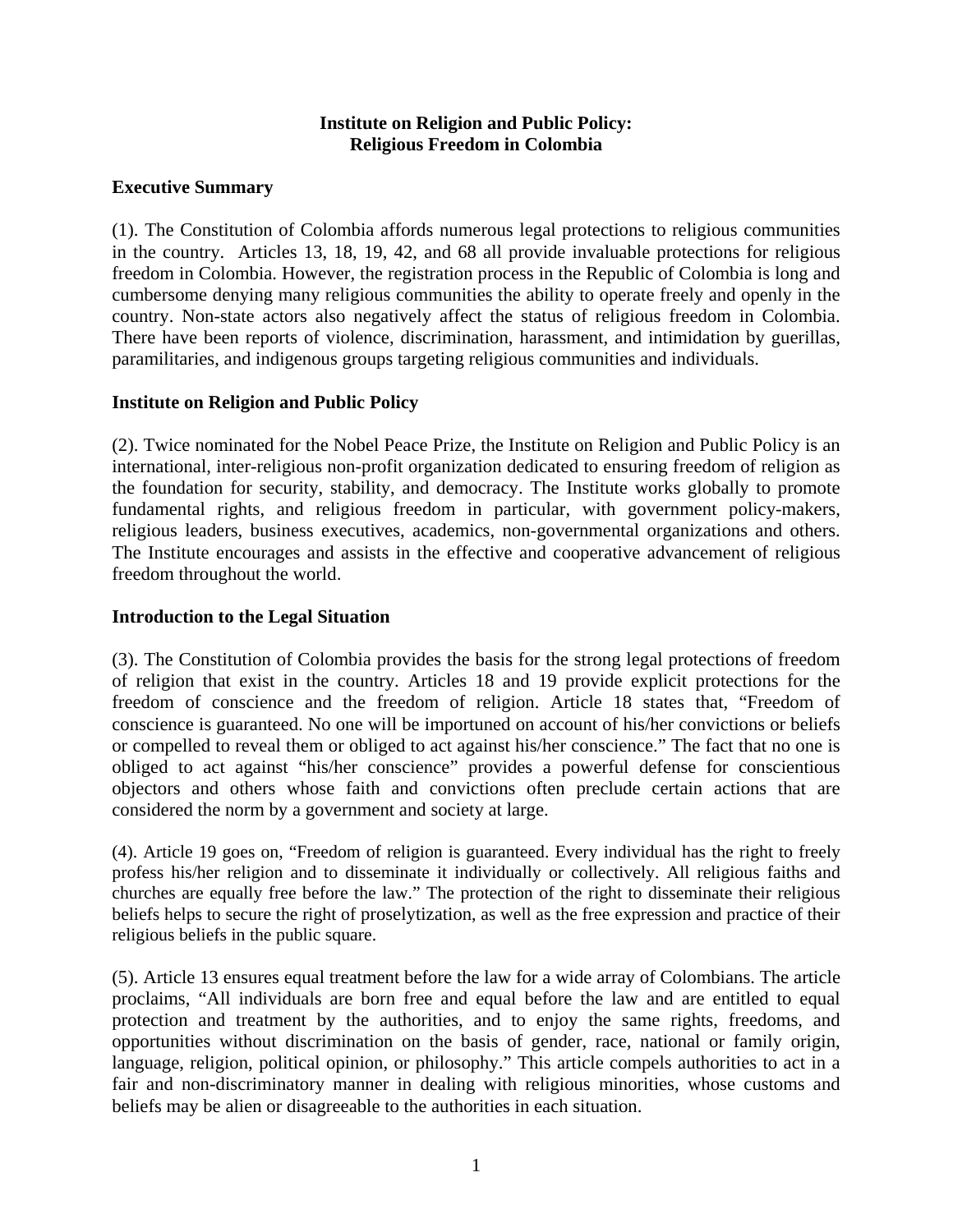(6). In addition to protections guaranteed in Articles 13, 18, and 19, Articles 42 and 68 also provide additional protections vital to the free exercise of religion for all peoples. Article 42 allows for religious marriages to be granted the same rights as civil marriages, but allows all marriages to be ended by civil divorce. This is an extremely important differentiation which allows the government to recognize the religious rights and practices of religious groups in Colombia, while simultaneously allowing a civil opt-out for those who change religions, decide they no longer want to take part in a religious marriage, or any other reason which allows the government of Colombia to walk the thin line between recognition of one religious tradition and the establishment and enforcement of religiously based laws. Article 68 address the role of religious education in school pledging that "no person may be obliged to receive religious instruction."

## **Instances of Official Discrimination**

(7). Despite the high overall levels of legal protection afforded in the Constitution of Colombia, there are a few issues that continue to hinder the ability of certain religious communities to operate openly.

(8). The Ministry of Interior and Justice (MOIJ) grants two forms of legal identification to religious communities. The first is defining the community as a legal entity; the second is defining it as a religious entity. The government only requires a formal request for recognition and some basic organizational information. The government also requires proof of registration in foreign organizations' home countries. The government also reserves the right to reject the applications of organizations that violate fundamental rights and freedoms enshrined in the constitution as well as organizations who fail to comply with registration requirements.

(9). Religious organizations regularly complain that the process is too lengthy. There are also complaints by some non-Catholic organizations that the process is biased against them. Since 1995, 1,170 applications for recognition as a religious organization were approved and 1,775 were rejected for failing to meet "constitutionally established requirements." Many of these rejections were allegedly for trivial reasons. In addition to the possibility of being rejected, religious communities regularly complain that the process for registration is unnecessarily long and cumbersome.

#### **Sectarian Violence**

(10). There have been numerous reports of societal violence directed at figures in Colombia. However, the vast majority of this violence was not targeted at these individuals for religious reasons, but was a side effect of the ongoing war in Colombia between the government and various right and left-wing guerilla movements such as *Fuerzas Armadas Revolucionarias de Colombia* (FARC), *Ejército de Liberación Nacional* (ELN), and *Autodefensas Unidas de Colombia* (AUC). These organizations reportedly murdered, harassed, threatened, and financially extorted numerous religious leaders and individuals as a means to further their political ends. The majority of these acts of violence and intimidation could be traced to the FARC.